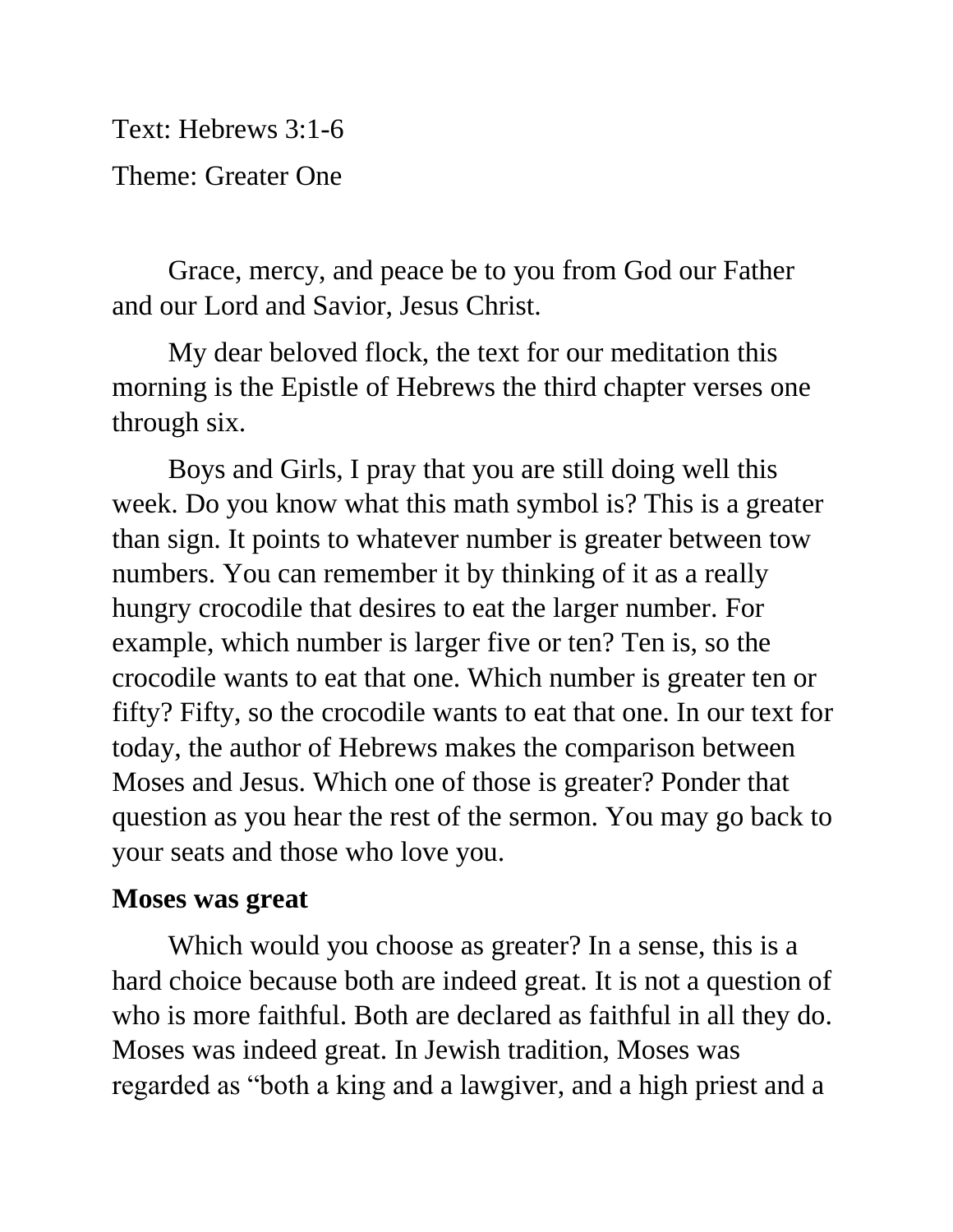prophet, and … in each office he displayed the most eminent wisdom and virtue" (Philo *Moses* 2.3; Yonge 1993:491).<sup>1</sup> Before God, Moses represented the house or the people of Israel as a whole. On Mount Sinai, when God wants to destroy the house of Israel for their blatant idolatry with the golden calf. Moses stands in the breach and begs for mercy on behalf of the people. Even when God tells Moses to stand aside and He would make Moses like Abraham into a great nation, Moses reminds God of His promises to Israel and to have mercy upon them. Moses was faithful as a servant of the Lord. He did what the Lord told him to do. Moses led the people of Israel out of slavery in the house of Egypt, through the waters of the Red Sea. He wrote down all the words of the Lord, gave Israel the Law in how they were to act as the Lord's people. He bore with their complaints again and again though the wanderings in the desert, eventually leading them to the land promised to them by God. Moses was faithful as an apostle. Moses wrote the first prophecy about Jesus, Gen. 3:15. He wrote about Abraham, the Father of believers, Gen. 12-25. Paul has much to say about Abraham in Romans 4 and Galatians 3. The book of Leviticus, especially chapter 16, has much to say about the Ceremonial Law which prefigured Christ. Numbers. 24:1 has a brilliant prophecy about Jesus, where Moses says that there will arise a greater one akin to Moses.

<sup>1</sup> Michaels, R. J. (2009). [Commentary on Hebrews.](https://ref.ly/logosres/cstonecm75ti?ref=Bible.Heb3.1-6&off=5233&ctx=er+priests+(Lev+8).+~In+Jewish+tradition%2c) In *Cornerstone Biblical Commentary: 1 Timothy, 2 Timothy, Titus, and Hebrews* (Vol. 17, p. 354). Tyndale House Publishers.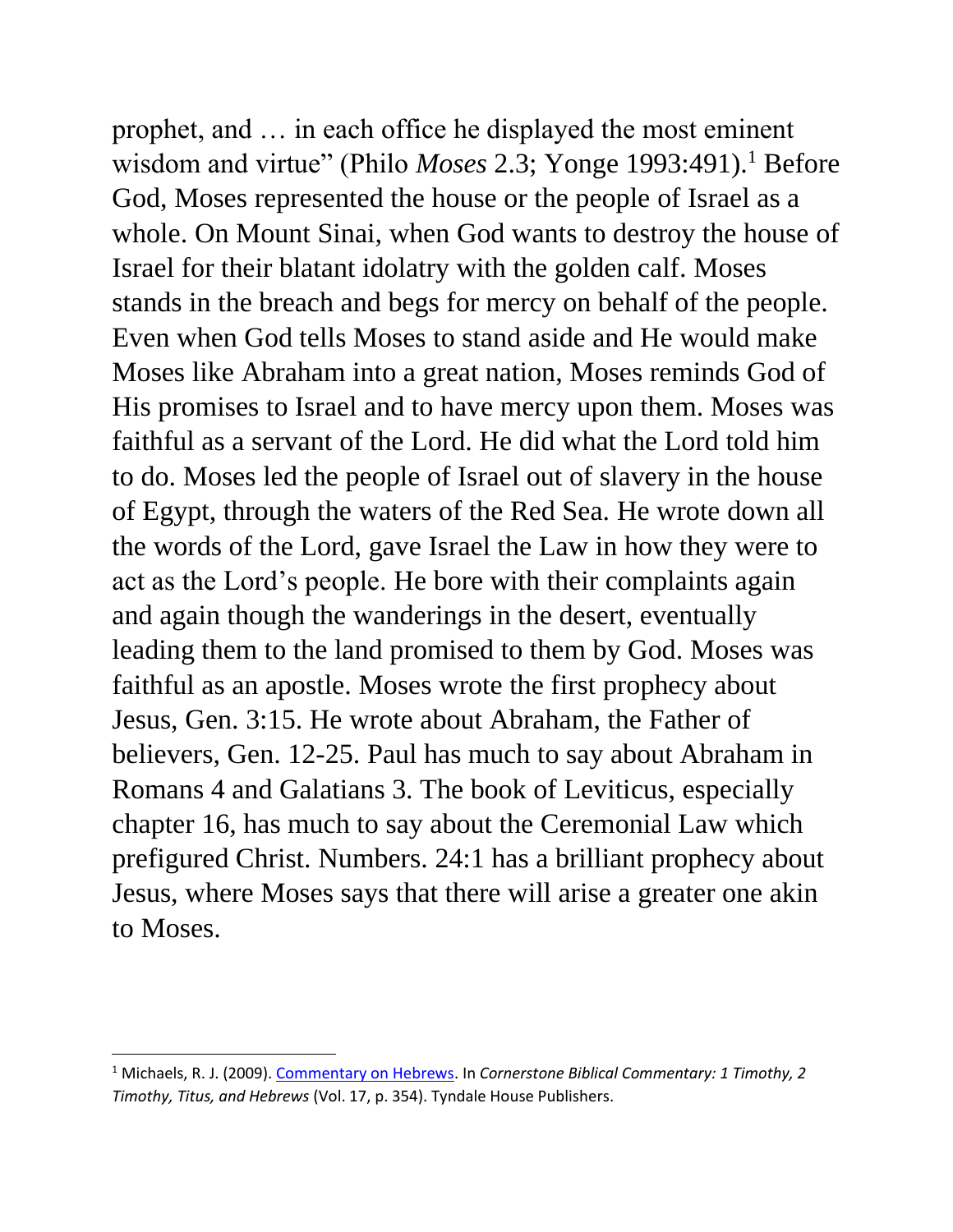## **Great Moses Sinner, same with us**

As great as Moses was, he was still a sinner. As we read in our Old Testament lesson, he saw the Promised Land from the top of the mountain. However, Moses was not allowed to enter the Promised Land because of his sin. As great as Moses was, he could not save himself. The same is true of us. As great as we think we may be, we cannot save ourselves. On our own we would be barred from the promised land of heaven. If one sin was enough to bar one as great as Moses, how much more our many grievous sins. All of those times when we have lied, cheated, stolen, coveted the things of others? Again and again. We would be rightly barred from even thinking about entering into heaven.

## **Jesus is greater**

Thus, why we, as well as Moses, desperately need to cling to the One that Moses points forward to, Jesus Christ our Lord. As great as Moses was, Jesus is greater by far. There is no question about it at all.

Moses was faithful as a servant of the Lord, as an Apostle, a sent one. Jesus is faithful not as a mere servant but as the only begotten Son of the Father. As the Son, He rules and reigns over His church for our good. Jesus is faithful as an Apostle and a Priest. In Jesus we see the functions of Moses' apostolic office and Aaron's priestly office combined. As the sent one of God, Jesus is sent to do what we cannot do, to save us from our sins. Jesus willingly, and perfectly, fulfills the will of the Father. He takes on our human flesh, living a perfect life in our place. As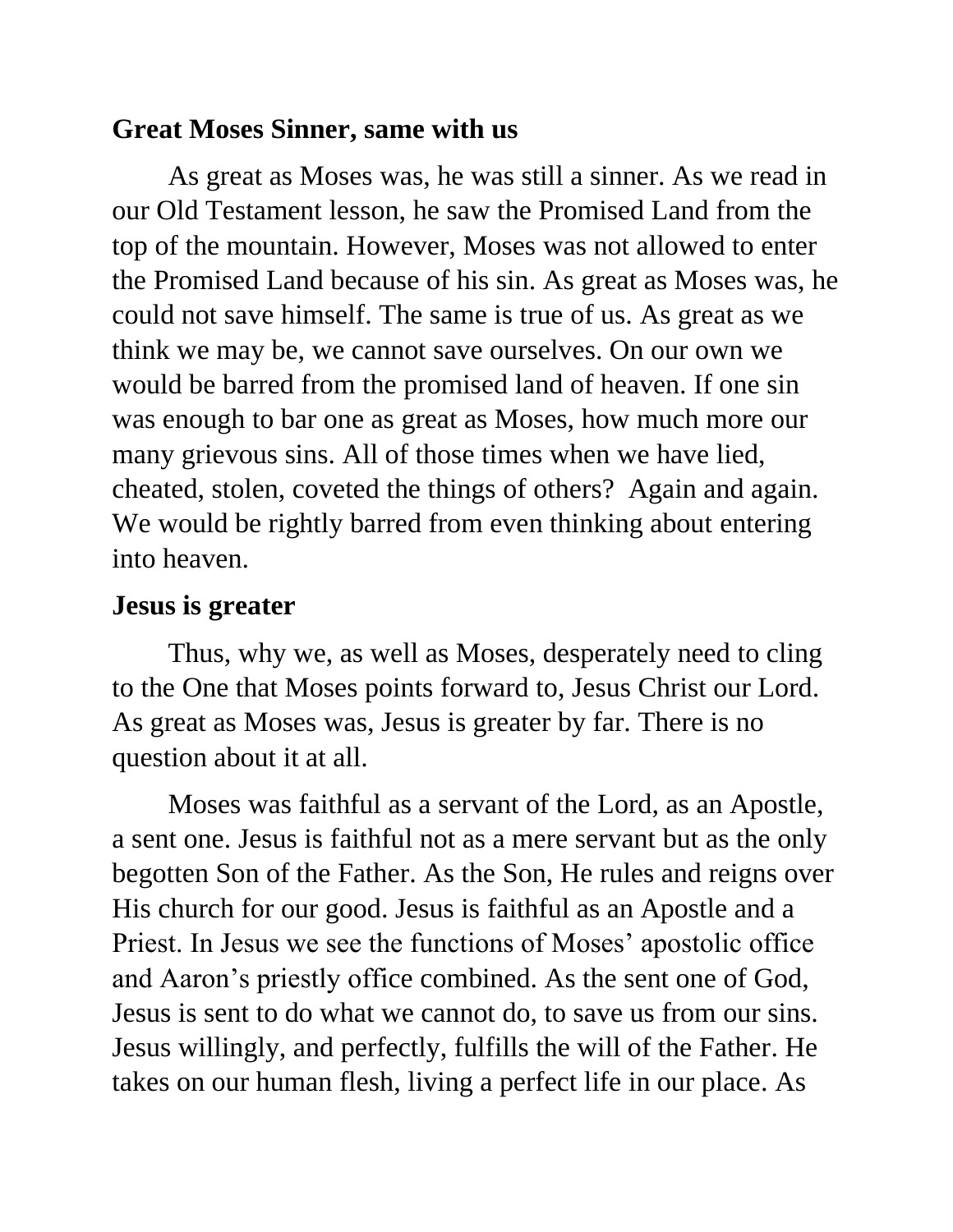God in the flesh, He reveals to us His power and glory before setting His face towards Jerusalem. There, He bears the punishment of all of our sins in our place, suffers, bleeds, and dies for us. Rising again from the dead, as our Great High Priest, He fulfills every need that we have. Heaven is not barred to us but is fully open for us. He gives to us every blessing under heaven. Blessings that are realized here and now in and through His church. We look not to ourselves for salvation, but we fix our eyes on the atoning work of Jesus Christ. Here is the real superior glory that far exceeds all others, God Himself reconciled a sinful and fallen world to Himself though His Son.

Because of the suffering, death, and resurrection of Jesus, we are made members of God's household. This happens in the waters of Holy Baptism, where the Lord comes to us, washes us clean, and His Holy Spirit creates saving faith in us. He calls us His dear beloved children. He changes our motivation, not for things upon this earth but for things heavenly. Jesus calls us to a life fulfilled in heaven, in the age to come. He gives to us faith, a faith that is not weak and timid. Rather, our faith is courage, exultation, and expectation. We have courage knowing what the One greater that Moses has done for us. That Jesus has fulfilled the entirety of the Law all for us. We rejoice over the fact that every single one of our sins is forgiven, not by the blood of animals and sacrifices, but by the One great sacrifice of the holy, precious blood, shed for us upon the cross. Our faith is one of expectation, as we await that glorious Last Day when there will be a new heaven and a new earth and we will be with our Lord forever and ever.